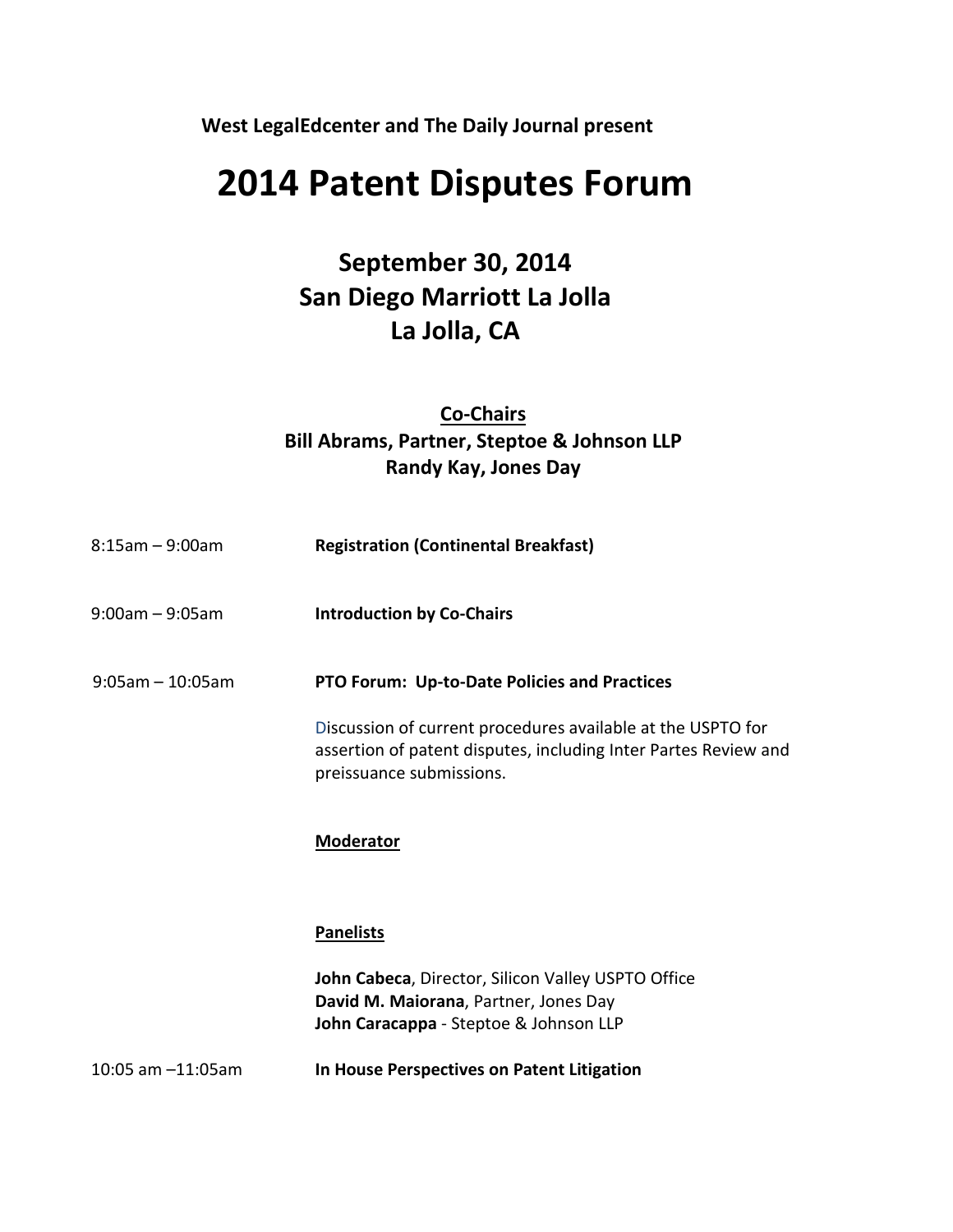Listen in as the panel addresses the types of patent litigation issues being confronted by in-house lawyers on a day-to-day basis and provides perspective on how companies are addressing those issues. Come prepared with your questions!

#### **Moderator**

**Randy Kay**, Jones Day

#### **Panelists**

**Keith McNally** - President, Ameranth, Inc. **Michael Myers** - Senior IP Litigation Attorney, Micron Technology **Emily C. O'Brien** – Patent Litigation Counsel, Google Inc.

- 11:05 am 11:20 am **Networking Break**
- 11:20 am 12:30 pm **Patent Trial Best Practices: Judge and Bar Perspectives**

Featuring leading attorneys and prominent jurists will address strategies in litigation and patent disputes, giving you the rare, upclose chance to ask questions and get their candid views in a relaxed setting.

#### **Moderator**

**Bill Abrams** – Partner, Steptoe & Johnson LLP

#### **Panelists**

**Hon. William McCurine, Jr.** - Retired Federal Magistrate Judge

12:30 pm – 1:30 pm **Networking Luncheon**

#### 1:30 pm – 2:30 pm **Patent Law Before the Supreme Court in 2014**

This year's Supreme Court IP docket will bring significant changes for companies of all sizes and across a variety of industries. This is a can't-miss panel for every patent attorney who wants to stay on the forefront of current developments.

#### **Moderator**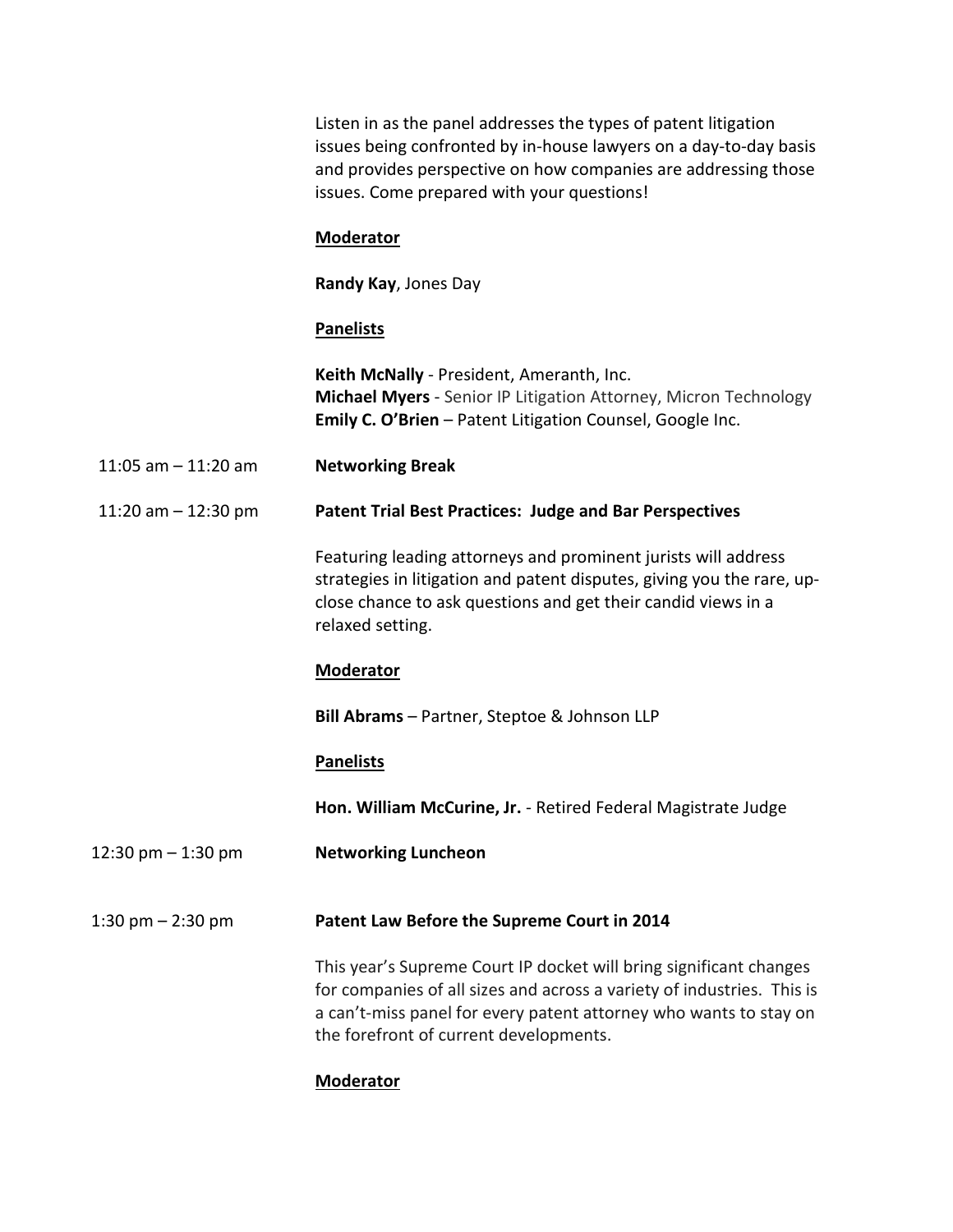**Stanley J. Panikowski** – Partner, DLA Piper LLP

#### **Panelists**

| Jason C. Lo - Partner, Gibson Dunn                               |
|------------------------------------------------------------------|
| Peter Schwechheimer - Vice President, Charles River Associates   |
| <b>Ted Sichelman</b> - Professor of Law, University of San Diego |
| Howard Wisnia -Member, Mintz, Levin, Cohn, Ferris, Glovsky       |
| and Popeo, P.C.                                                  |

#### 2:30 pm – 3:30pm

#### **Winning Trial Techniques for the Complex Patent Litigator**

A patent case brings more unique challenges than any other "brand" of litigation. This panel of seasoned patent trial lawyers will shed light on the trial experience from start to finish, including strategies for picking a jury, presenting complex technical issues to a lay jury, using expert witnesses to gain the edge, preserving appellate issues, delivering effective opening statements and winning closing arguments, tailoring your case for a bench or jury trial, the secrets of effective mediation advocacy and settlement strategies, and much more.

#### **Moderator**

**Jeff Kichaven** – Jeff Kichaven Commercial Mediation

#### **Panelists**

**Victoria F. Maroulis** – Quinn Emanuel Urquhart & Sullivan, LLP **S. Christian Platt** - Partner, Jones Day **Barry Wallace** – Thomson Reuters Expert Witness Services

3:30 pm – 3:45 pm **Networking Break**

#### 3:45pm – 4:45pm **Ethical Concerns for IP Lawyers**

The USPTO has specific concerns to which IP lawyers must adhere. Find out why and how IP lawyers have different rules from other